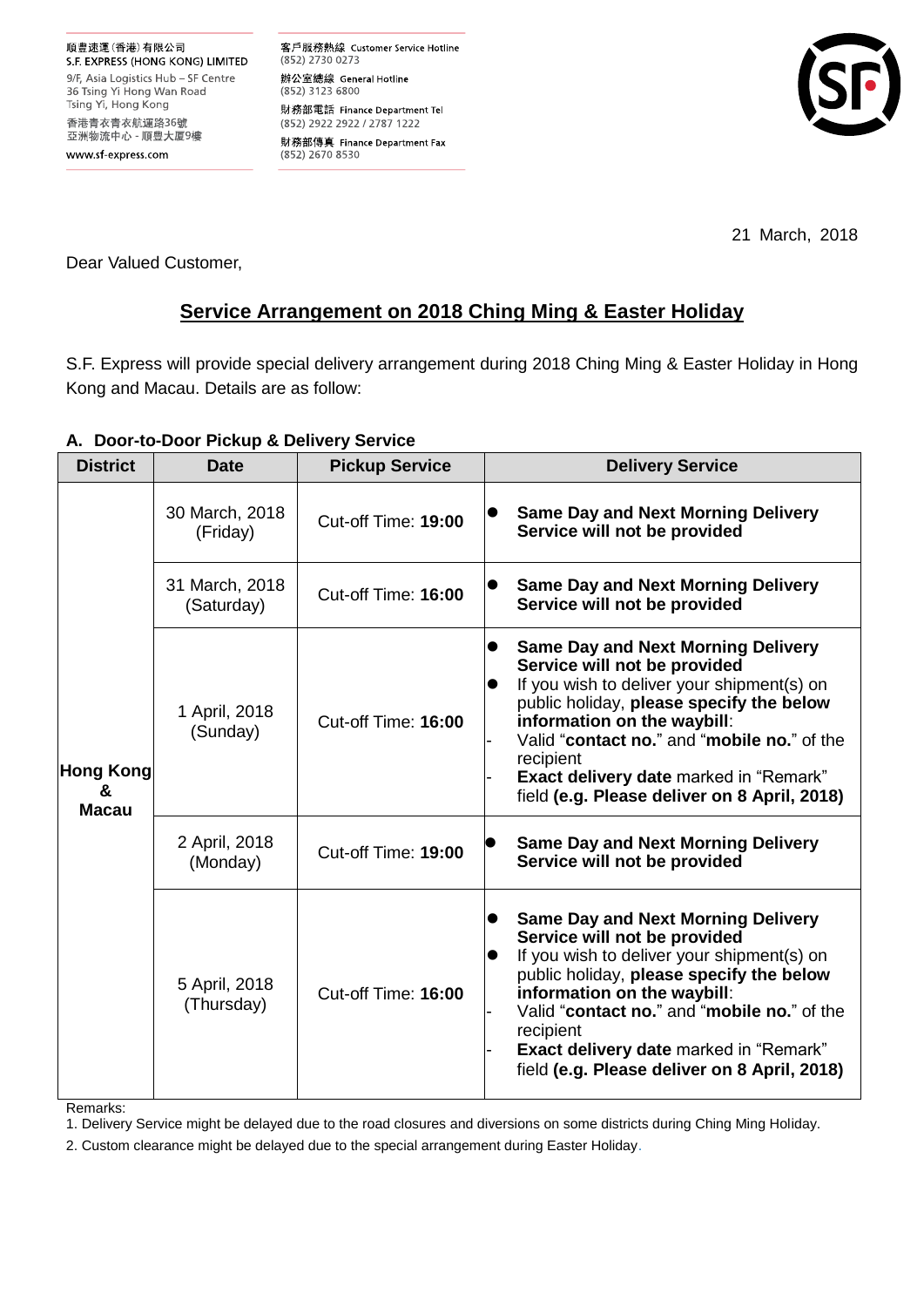#### 順豐速運(香港)有限公司

S.F. EXPRESS (HONG KONG) LIMITED 9/F, Asia Logistics Hub - SF Centre 36 Tsing Yi Hong Wan Road Tsing Yi, Hong Kong 香港青衣青衣航運路36號 亞洲物流中心 - 順豐大厦9樓 www sf-express com

客戶服務熱線 Customer Service Hotline (852) 2730 0273 辦公室總線 General Hotline (852) 3123 6800 財務部電話 Finance Department Tel (852) 2922 2922 / 2787 1222 財務部傳真 Finance Department Fax (852) 2670 8530



### **B. Pickup Service & Delivery Service at S.F. Service Network**

During the public holiday, pickup and drop-off services are available. Details are as follow:

### **1. S.F. Express Service Centers**

- **All S.F. Express Service Centers** will maintain normal service between 30 March to 2 April, 2018 (Friday to Monday): Business Hours: **09:00-20:00**; Cut-off Time: **19:00**.
- On 31 March, 2017 (Saturday): Business Hours: **09:00-20:00**; Cut-off Time: **16:00**.
- **Below S.F. Express Service Centers** will provide service on 1 April, 2018 (Sunday) and 5 April, 2018 (Thursday). Business Hours: **09:00-18:00**; Cut-off Time: **16:00**.

| <b>Hong Kong</b>                   | <b>Service Center Address</b>                                                                |  |  |  |
|------------------------------------|----------------------------------------------------------------------------------------------|--|--|--|
| Sheung Wan                         | Shop A, G/F, Man Lok Building, 91 Bonham Strand & 117 Wing Lok Street, Sheung Wan,           |  |  |  |
| Hong Kong                          |                                                                                              |  |  |  |
| Hong Kong                          | Shop A, G/F, King's View Court Block D, No.9 Hoi Chak Street, Quarry Bay                     |  |  |  |
| East                               | (901-907 King's Road)                                                                        |  |  |  |
| Wan Chai                           | Shop A & B, G/F, Man Shek Building, 404-406 Jaffe Road, Wan Chai, Hong Kong                  |  |  |  |
| Kwun Tong                          | Room B, G/F, Fung Yip Industrial Building, 170 Wai Yip Street, Kwun Tong, Kowloon            |  |  |  |
| Kowloon Bay                        | Workshop No. 5, G/F, Wing Fat Industrial Building, 12 Wang Tai Road, Kowloon Bay, Kowloon    |  |  |  |
| San Po Kong                        | Shop C1A, G/F, 3 Tsat Po Street, Chin Fat Factory Building, San Po Kong, Kowloon             |  |  |  |
| Prince Edward                      | G/F, 26 Tai Nan Street, Prince Edward, Kowloon                                               |  |  |  |
| Lai Chi Kok                        | Unit A, G/F, Shun Cheung Industrial Building, 24 & 26 Wing Hong Street, Lai Chi Kok, Kowloon |  |  |  |
| Hung Hom                           | Shop D3, G/F, 2G Hang Fung Industrial Building, Hok Yuen Street, Hung Hom, Kowloon           |  |  |  |
| Tsim Sha Tsui                      | G/F, Creative Mansion, 6 & 8 Chatham Court, Tsim Sha Tsui, Kowloon                           |  |  |  |
| Kwai Chung                         | Workshop C, G/F, Ching Cheong Industrial Building, 1-7 Kwai Cheong Road, Kwai Chung, N.T.    |  |  |  |
| Tsuen Wan                          | Room 7 & 8B, G/F, Thriving Industrial Centre, 26-38 Sha Tsui Road, Tsuen Wan, N.T.           |  |  |  |
| Sha Tin                            | Room E, G/F, Yue Cheung Centre, 1-3 Wong Chuk Yeung Street, Sha Tin, N.T.                    |  |  |  |
| Yuen Long                          | Unit L & L1, G/F, Wang Yip Centre, 18 Wang Yip Street East, Yuen Long, N.T.                  |  |  |  |
| Tai Po                             | G/F, North Wing ,1 & 3 Tung Mau Square, Tai Po, N.T.                                         |  |  |  |
| <b>Macau</b>                       | <b>Service Center Address</b>                                                                |  |  |  |
| Rua Cinco Bairro<br>Da Areia Preta | G/F, 3B Veng Fung Industrial Building, Rua Cinco Bairro Da Areia Preta, Macau                |  |  |  |

Please [click here](http://www.sf-express.com/hk/en/dynamic_function/S.F.Network/SF_service_center_address/) for the details of S.F. Express Service Centers.

# **2. S.F. Stores**

All S.F. Stores<sup>#</sup> will maintain service from 30 March to 2 April 2018 (Friday to Monday), and on 5 April, 2018 (Thursday), Business Hours: **12:00-20:00**. Shipments dropped off during the public holiday will be delivered on the next working day.

#Chai Wan Trend Centre S.F. Store will be closed during holiday.

Please [click here](http://www.sf-express.com/hk/en/dynamic_function/S.F.Network/SF_store_address/) for the details of S.F. Stores.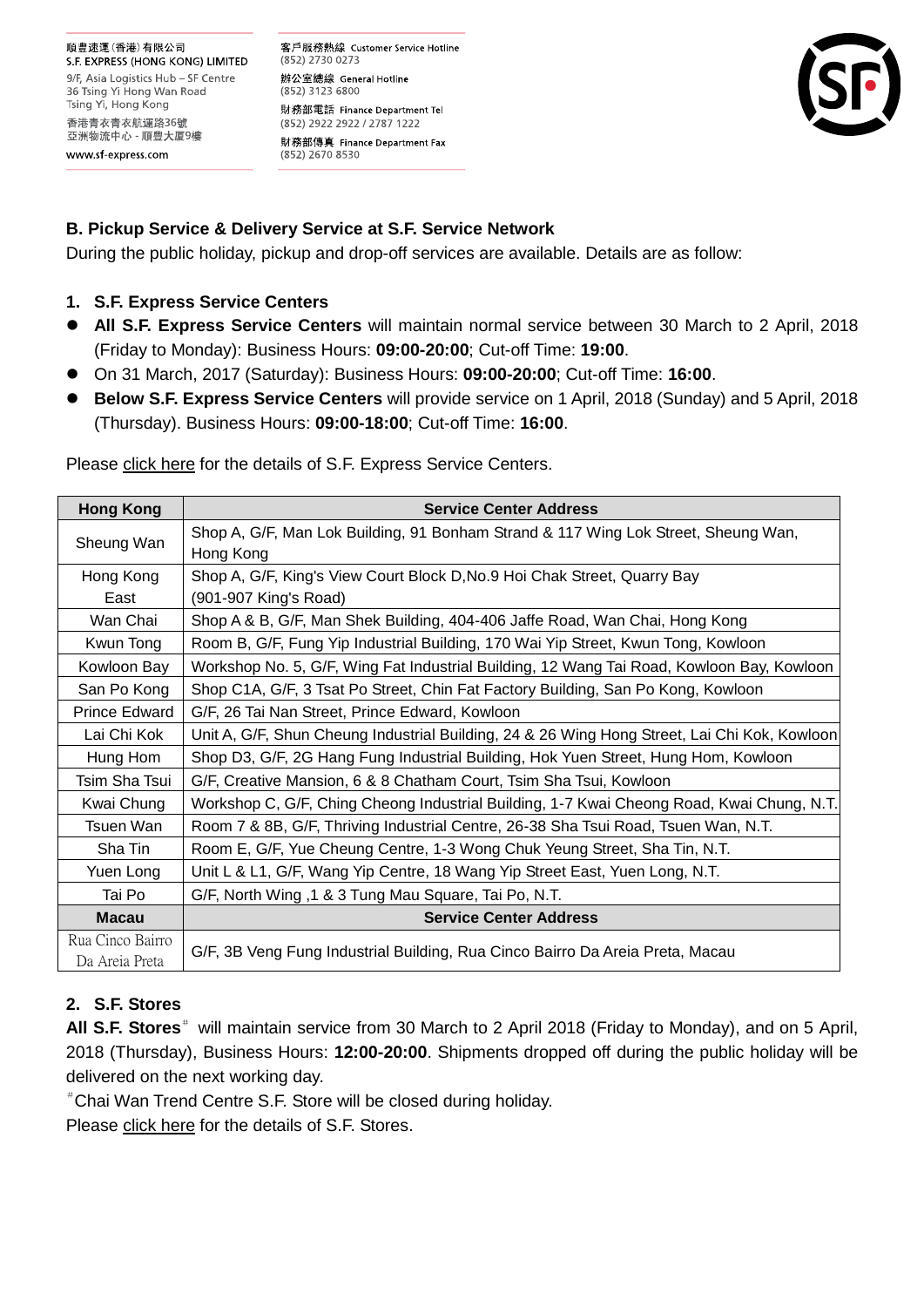## 順豐速運(香港)有限公司

S.F. EXPRESS (HONG KONG) LIMITED 9/F, Asia Logistics Hub - SF Centre 36 Tsing Yi Hong Wan Road Tsing Yi, Hong Kong 香港青衣青衣航運路36號 亞洲物流中心 - 順豐大厦9樓 www sf-express com

客戶服務熱線 Customer Service Hotline (852) 2730 0273 辦公室總線 General Hotline (852) 3123 6800 財務部電話 Finance Department Tel (852) 2922 2922 / 2787 1222 財務部傳真 Finance Department Fax (852) 2670 8530



# **3. S.F. Service Points**

S.F. Service Points (including the designated 7-Eleven Convenience Stores, Circle K Convenience Stores, VanGo Convenience Stores, Shell Stations, Hong Kong Newspaper Hawker, All Bridal Tea Hotels, Uselect, NTI Express Auto Care, Red Hall Furniture at Mui Wo on Lantau Island, Lok's Shop on Cheung Chau, Li Yuen Store on Lamma Island, Lamma Fisherfolk's Village and Chiu Kee Vans) will provide service from 30 March to 2 April 2018 (Friday to Monday), and on 5 April, 2018 (Thursday)  $\wedge$ .

^The above information is for reference only. Business hours of S.F. Service Points might fluctuate due to the retail business operating purpose.

Please [click here](http://www.sf-express.com/hk/en/dynamic_function/S.F.Network/S.F.-Service-Points/) for the details of S.F. Service Points.

## **4**. **EF Lockers**

During Ching Ming & Easter Holiday, **all EF Lockers** will provide service between 30 March to 2 April 2018 (Friday to Monday), and on 5 April, 2018 (Thursday). Please [click here](http://www.sf-express.com/hk/en/dynamic_function/S.F.Network/EF-Locker/) for the details of EF Lockers.

| Date                         | <b>Enterprise Refrigerated</b><br><b>Delivery</b><br>& Airport Shipment Service | <b>Door-to-Door Refrigerated Delivery</b><br><b>Service</b>                                                                                          |
|------------------------------|---------------------------------------------------------------------------------|------------------------------------------------------------------------------------------------------------------------------------------------------|
| 30 March, 2018<br>(Friday)   |                                                                                 |                                                                                                                                                      |
| 31 March, 2018<br>(Saturday) | Service is not available                                                        | No service for Tung Chung, Discovery<br>$\bullet$<br>Bay and Ma Wan. Other districts<br>maintain normal service.<br>Cut-off Time: 16:00<br>$\bullet$ |
| 1 April, 2018<br>(Sunday)    |                                                                                 |                                                                                                                                                      |
| 2 April, 2018<br>(Monday)    |                                                                                 |                                                                                                                                                      |
| 5 April, 2018<br>(Thursday)  |                                                                                 |                                                                                                                                                      |

# **A. Refrigerated Delivery Service**